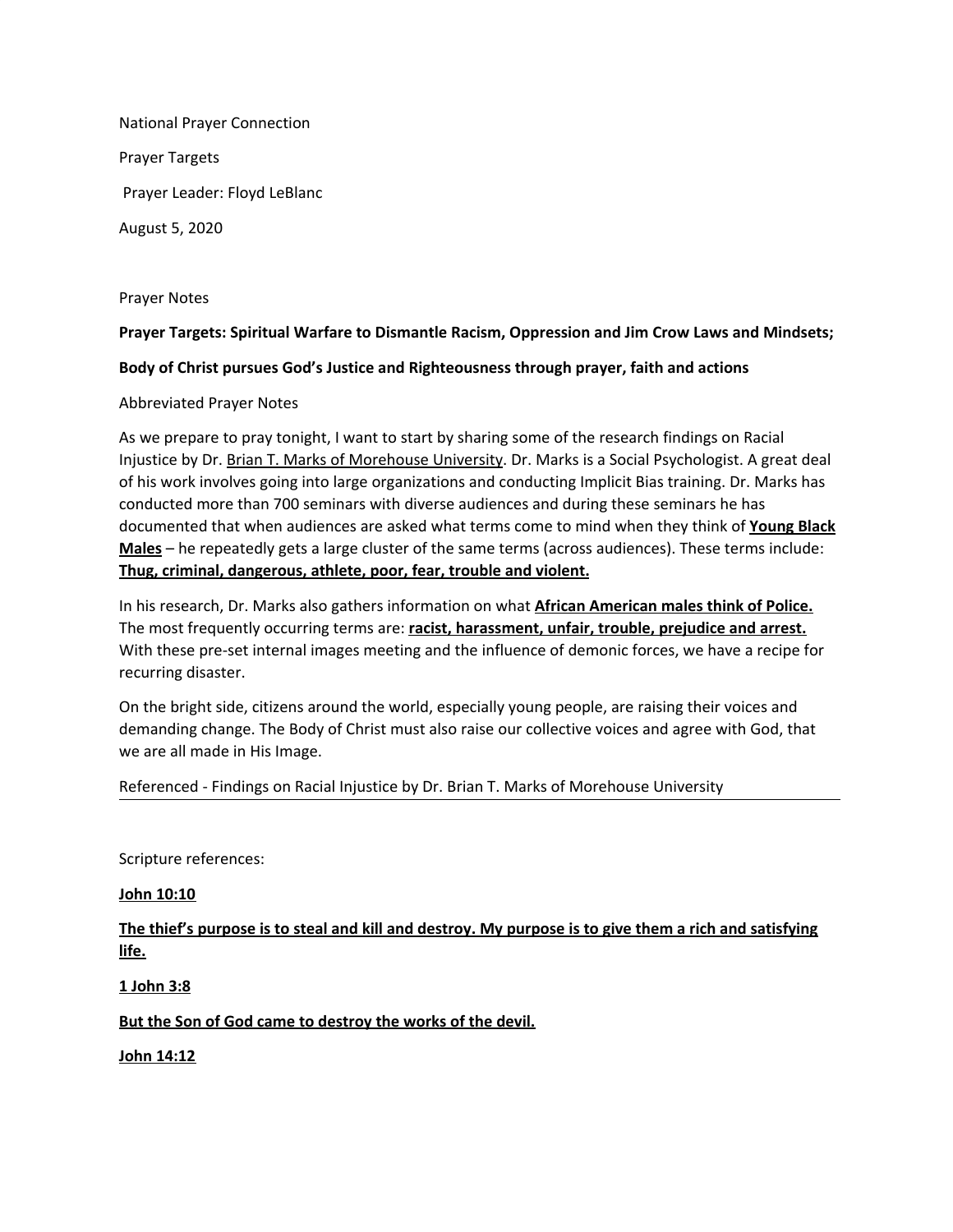"I tell you the truth, anyone who believes in me will do the same works I have done, and even **greater works, because I am going to be with the Father.**

## **1 John 5:4-5**

For every child of God defeats this evil world, and we achieve this victory through our faith. 5 And who can win this battle against the world? Only those who believe that Jesus is the Son of God.

## **Ephesians 6:10-12**

Be strong in the Lord and in Your mighty power. To Put on all of Your armor, God, so that we (the Body of Christ) will be able to stand firm against all strategies of the devil. For we are not fighting **against flesh-and-blood enemies, but against evil rulers and authorities of the unseen world, against mighty powers in this dark world, and against evil spirits in the heavenly places.**

## **2 Corinthians 10:3-8**

(Although) **we are human, we don't wage war as humans do. We use God's mighty weapons, not worldly weapons, to knock down the strongholds of human reasoning and to destroy false arguments. We destroy every proud obstacle that keeps people from knowing, You, God. We capture their rebellious thoughts and teach them to obey Christ. We confess that those who say they belong** to You, Lord must recognize that we belong to Christ as much as they do. We don't intend to boast too much about the authority given to us by You, Lord. But our authority builds people up; it doesn't **tear them down. So, we will not be ashamed of using our authority.**

### **Luke 10:19-20**

"Look, I have given you authority over all the power of the enemy, and you can walk among snakes **and scorpions and crush them. Nothing will injure you. But don't rejoice because evil spirits obey you; rejoice because your names are registered in heaven."**

### **James 2:20- 22**

**Faith without good deeds is useless, or dead**. **Help us have faith and actions that work together. Actions that make our faith complete.**

**Prayer Targets: Earthly Riches used to Usher in god's Kingdom on earth as it is in Heaven;**

**Governments will use resources to meet the people's needs**

**Wealthy will be taxed in accordance with scripture, and as requested**

# **Body of Christ will play a big role in God providing for His people today, Like Spellman/Morehouse/Rockefeller example**

**Abbreviated Prayer Notes** 

Next, I want to share an interesting story of how the Lord moved within one family and how their stand for God's Justice and Righteousness continues to produce amazing harvests. At a MLK Jr. Day Breakfast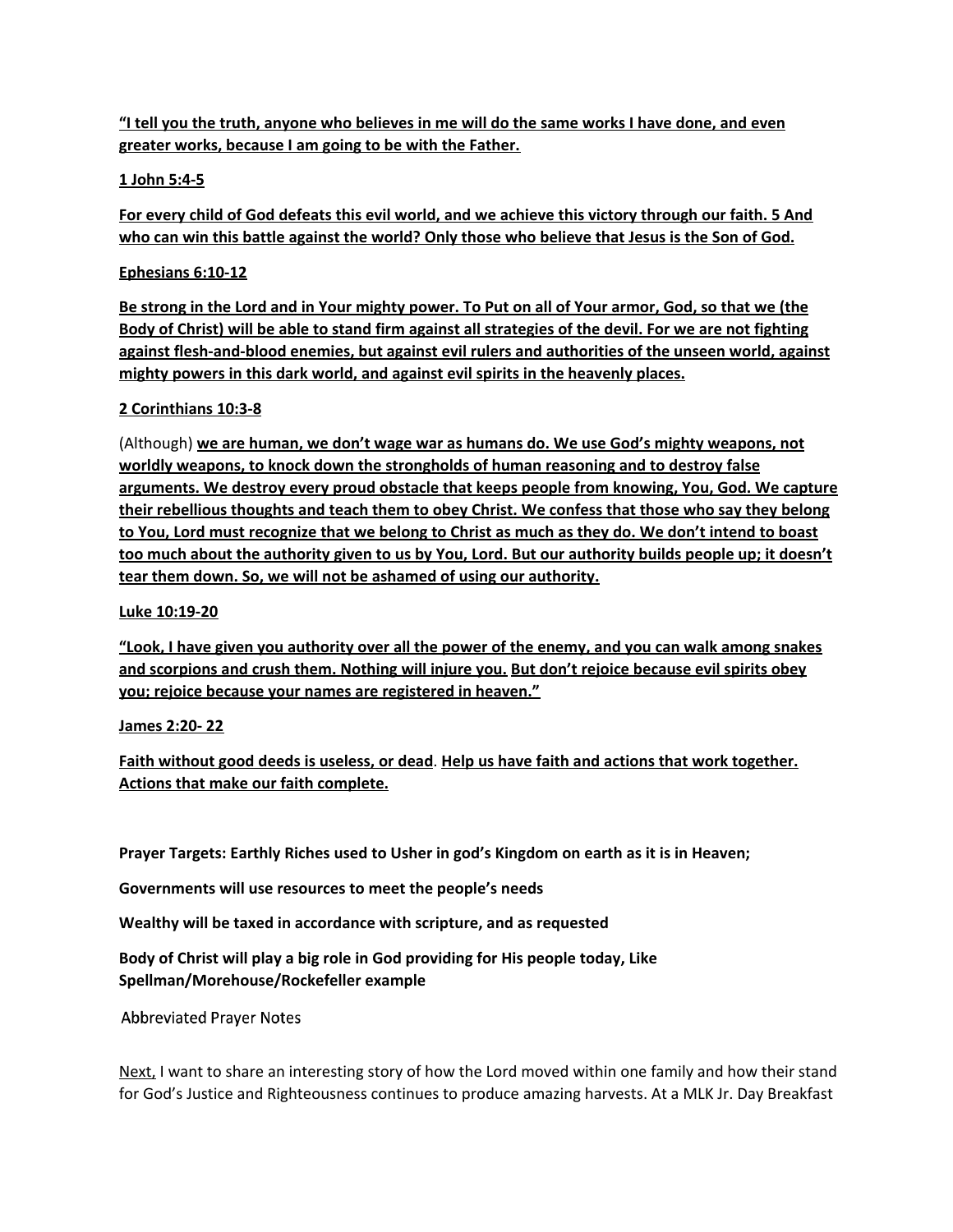celebration in Houston about five years ago. Rev. William A. Lawson (who recently celebrated his 92<sup>nd</sup> birthday) shared a story from the post-Civil War era, of a group that traveled from Atlanta to the Northeast and visited several churches seeking to raise money to build a college for young Negro women. John D. Rockefeller, co-founder of Standard Oil, predecessor of what is today, Exxon Mobil, (maybe the wealthiest person in U.S. history gave \$250 … Rockefeller's wife, Laura urged him to do more, so he sent one of his business managers to Atlanta to help and donated a generous amount of money. John and Laura Rockefeller visited Atlanta the next year and were pleased with the new school.

Fast forward - In 1884 the name of the Women's school was changed to the Spelman Seminary in honor of Laura Spelman, John D. Rockefeller's wife, and her parents – who worked with Harriet Tubman on the Underground Railroad. Her parent's work - on the Underground Railroad - for God's Justice and Righteousness made a big impression on Laura Spellman and she used her influence to encourage her husband to invest in the futures of a people who had suffered oppression.

Additionally, Rockefeller donated land near Spelman for the men's college in the 1880s. In 1913, while under the leadership of the Negro men's college's first African American president, John [Hope](https://www.blackpast.org/aah/john-hope-1868-1936), the school's name changed to Morehouse College. The new designation honored Rockefeller's business manager, Dr. Henry Lyman Morehouse, the white, northern-born minister and prominent member of the American Baptist Home Mission Society of [New](https://www.blackpast.org/entries-categories/new-york) York who also donated funds to the college. You can find more information on this story at [Rockefellerfoundation.org](http://rockefellerfoundation.org/).

Let me shift quickly to today. As we face staggering costs relating to the Coronavirus pandemic, on July 13, 2020, I saw this headline in Forbes.com – 'Please Tax Us': Dozens of Millionaires Urge governments to Tax the Rich to Pay for Coranavirus Impact. Dozens of millionaires from the U.S. and six other countries have a message for their governments: "Tax us. Tax us. Tax us." Calling themselves the [Millionaires](http://millionairesforhumanity.org/) for Humanity, more than 80 wealthy individuals -- including Walt Disney Co. heiress Abigail Disney, former BlackRock Inc. managing director Morris Pearl, and Danish-Iranian entrepreneur Djaffar Shalchi -- are petitioning for higher taxes on the rich to help pay for the billions in new government programs made necessary by the Covid-19 pandemic.

"Today, we, the undersigned millionaires and billionaires, ask our governments to raise taxes on people like us. Immediately. Substantially. Permanently," according to the open letter. "We are not restocking grocery store shelves or delivering food door to door. But we do have money, lots of it. Money that is desperately needed now." Even before the pandemic upended public finances, a group of 200 or so wealthy people calling themselves the Patriotic Millionaires -- a group that includes Disney and Pearl - were pressing for a more progressive tax system. Now, if you follow the news, some leaders in government really oppose asking the wealthy to pay more taxes.

Scripture references:

**Luke 12:48**, **"When someone has been given much, much will be required in return; and when someone has been entrusted with much, even more will be required."**

1 Timothy 6:10, For the love of money is the root of all kind of evil. And some people, craving money, **have wandered from the true faith and pierced themselves with many sorrows.**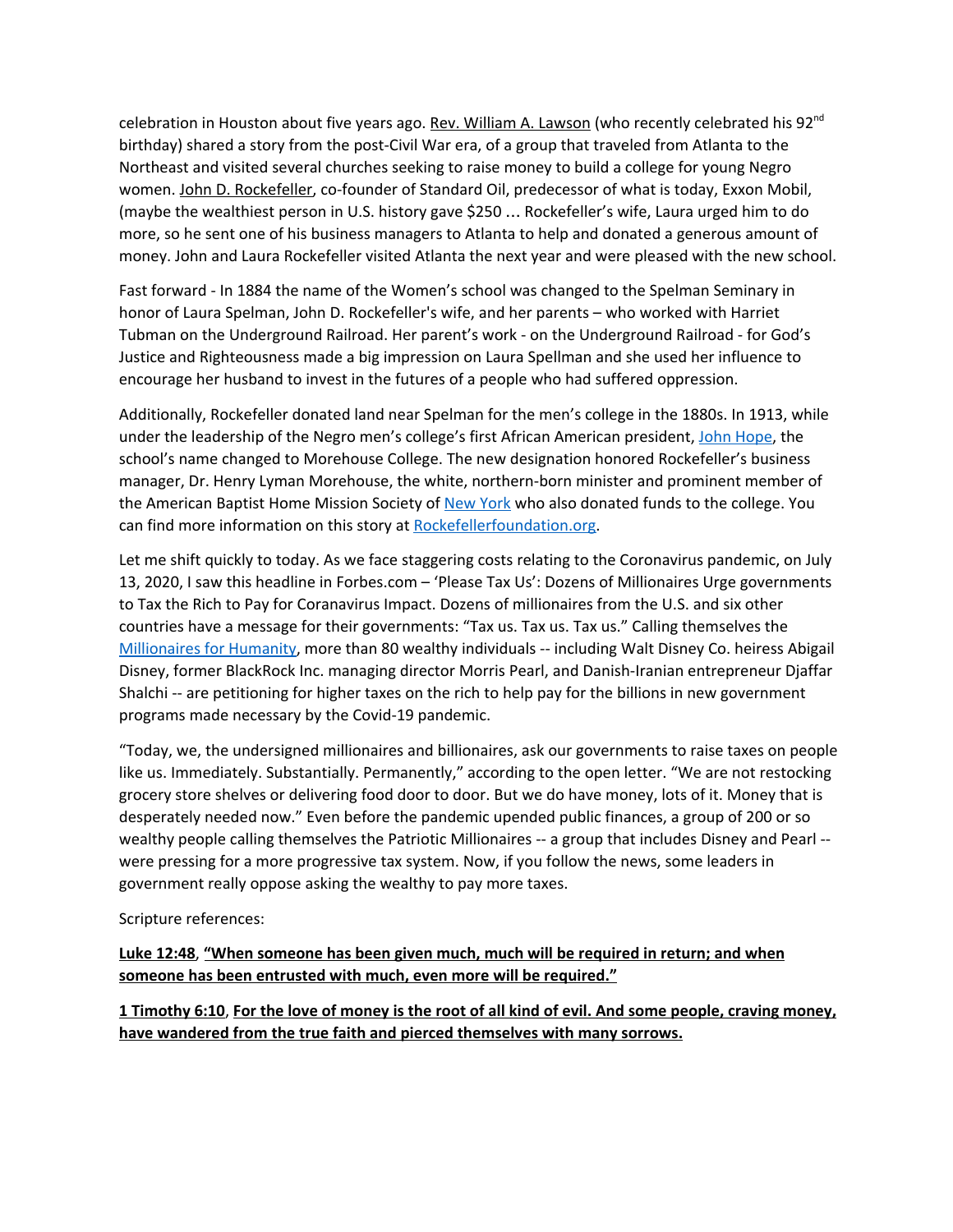**Matthew 22:36-40**, T**he most important commandment is that we love the Lord, our God with all our hearts, souls, minds and strength. A second commandment is equally important: that we love our neighbors as we love ourselves.**

Proverbs 21:1, The king's heart is like a stream of water directed by You, Lord; You guide it wherever **you please.**

Psalm 50:10, all the animals in the forest are Yours, Lord, and You own the cattle on a thousand hills.

## **Philippians 4:19**, **God, will supply all of our needs from Your glorious riches in Christ Jesus**.

Also referenced:

[Blackpast.org](http://blackpast.org/)

[Rockefellerfoundation.org.](http://rockefellerfoundation.org/)

Forbes.com - [Millionaires](http://millionairesforhumanity.org/) for Humanity

**Prayer Targets:**

**People will follow the CDC guidelines and practice social distancing.**

**Virus Testing will be available to all communities;**

**That the Lord will give the researchers the breakthrough to get effective vaccines to prevent new COVID-19 infections and that cures are found for people already sick.**

Now, a few news briefs on the Pandemic

Beygood Foundation, Beyonce Knowles Carter and her mother Tina Knowles Lawson funding free COVID-19 tests in conjunction with African American Congregations in inner city areas

### **San Francisco Chronicle** July 26, 2020

Early July – One hundred people attended a wedding at a beautiful church in San Francisco. City officials shut the ceremony down, after having warned church officials previously. In the days following, the newlywed couple and at least eight attendees tested positive for the coronavirus, two guests told The Chronicle.

The potentially exposed guests flew back to Nashville, Arizona and San Diego, hot spots of the pandemic, potentially spreading the virus and providing a textbook example of health officials' biggest fears about such large gatherings

**NPR July 27** - President Trump's national security adviser Robert O'Brien has tested positive for the coronavirus, the White House announced on Monday.

### **Wall Street Journal - July 27**